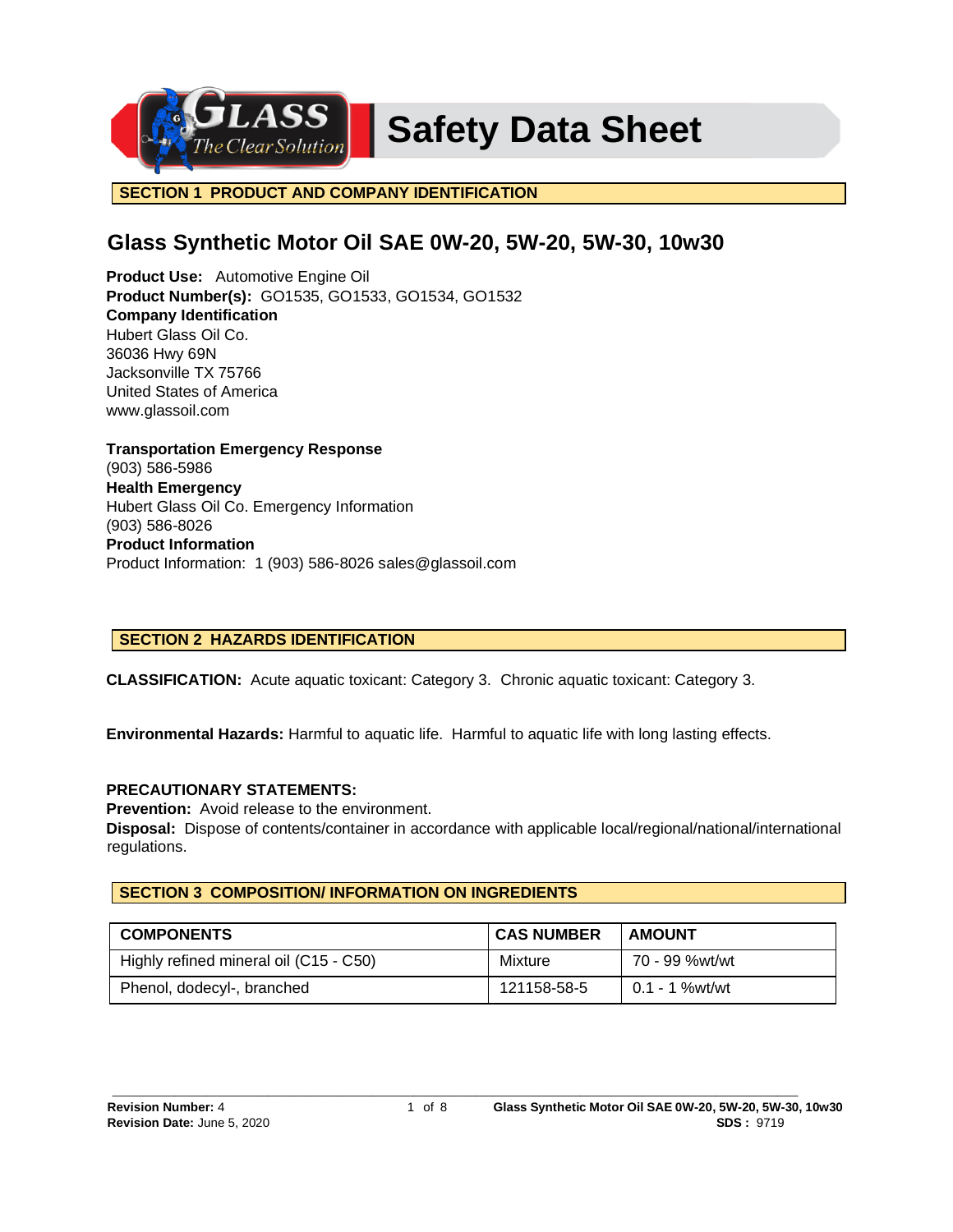| Long Chain Alkyl Thio Carbamide Metal Complex | Proprietary | 0.1 - 1 %wt/wt |
|-----------------------------------------------|-------------|----------------|
| (Molybdenum)                                  |             |                |
| SECTION 4 FIRST AID MEASURES                  |             |                |

#### **Description of first aid measures**

**Eye:** No specific first aid measures are required. As a precaution, remove contact lenses, if worn, and flush eyes with water.

**Skin:** No specific first aid measures are required. As a precaution, remove clothing and shoes if contaminated. To remove the material from skin, use soap and water. Discard contaminated clothing and shoes or thoroughly clean before reuse.

**Ingestion:** No specific first aid measures are required. Do not induce vomiting. As a precaution, get medical advice.

**Inhalation:** No specific first aid measures are required. If exposed to excessive levels of material in the air, move the exposed person to fresh air. Get medical attention if coughing or respiratory discomfort occurs.

## **Most important symptoms and effects, both acute and delayed IMMEDIATE SYMPTOMS AND HEALTH EFFECTS**

**Eye:** Not expected to cause prolonged or significant eye irritation.

**Skin:** Contact with the skin is not expected to cause prolonged or significant irritation. Contact with the skin is not expected to cause an allergic skin response. Not expected to be harmful to internal organs if absorbed through the skin.

**Ingestion:** Not expected to be harmful if swallowed.

**Inhalation:** Not expected to be harmful if inhaled. Contains a petroleum-based mineral oil. May cause respiratory irritation or other pulmonary effects following prolonged or repeated inhalation of oil mist at airborne levels above the recommended mineral oil mist exposure limit. Symptoms of respiratory irritation may include coughing and difficulty breathing.

# **DELAYED OR OTHER SYMPTOMS AND HEALTH EFFECTS:** Not classified.

#### **Indication of any immediate medical attention and special treatment needed**  Not applicable.

# **SECTION 5 FIRE FIGHTING MEASURES**

**EXTINGUISHING MEDIA:** Use water fog, foam, dry chemical or carbon dioxide (CO2) to extinguish flames.

# **PROTECTION OF FIRE FIGHTERS:**

**Fire Fighting Instructions:** This material will burn although it is not easily ignited. See Section 7 for proper handling and storage. For fires involving this material, do not enter any enclosed or confined fire space without proper protective equipment, including self-contained breathing apparatus.

**Combustion Products:** Highly dependent on combustion conditions. A complex mixture of airborne solids, liquids, and gases including carbon monoxide, carbon dioxide, and unidentified organic compounds will be evolved when this material undergoes combustion.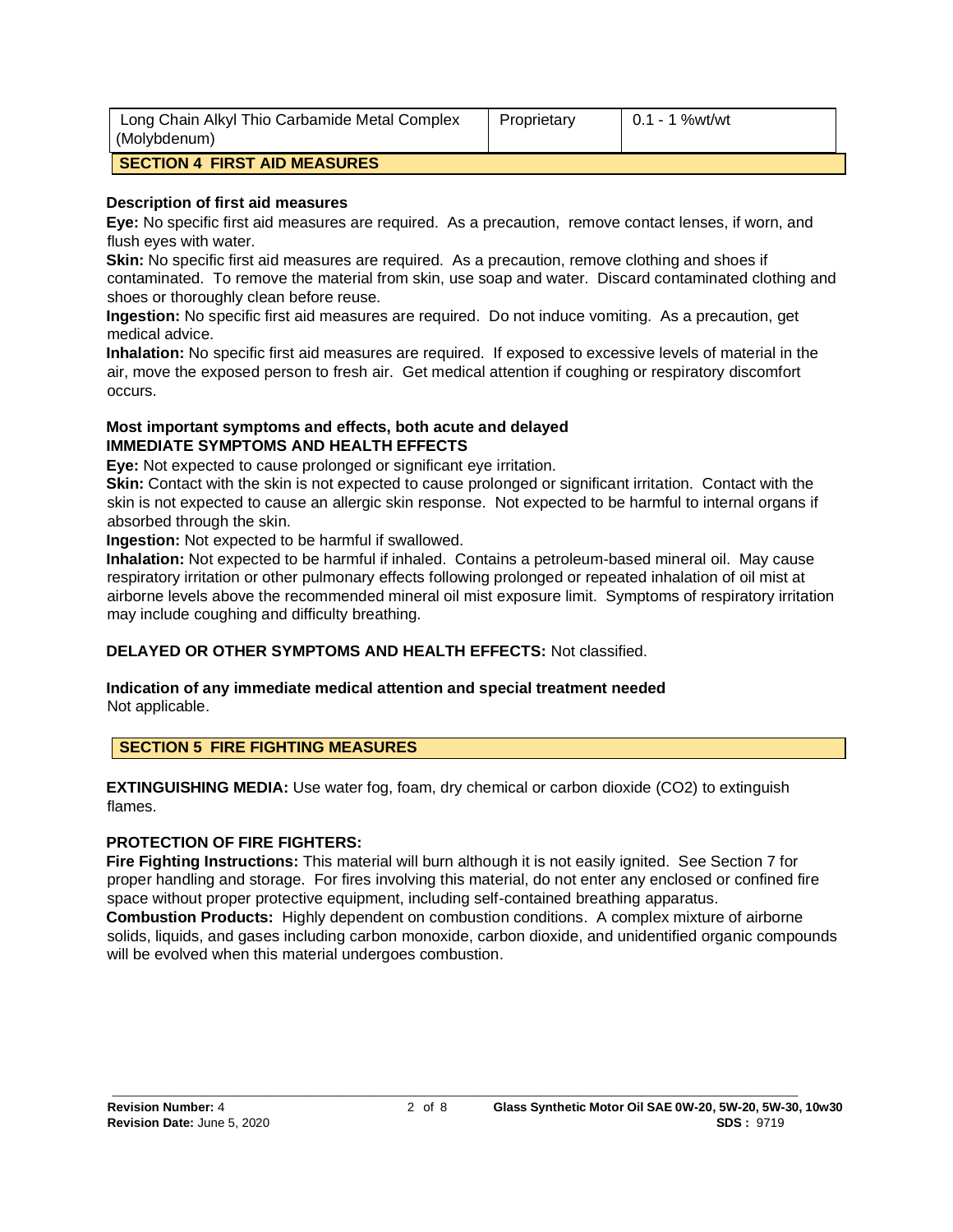#### **SECTION 6 ACCIDENTAL RELEASE MEASURES**

**Protective Measures:** Eliminate all sources of ignition in vicinity of spilled material.

**Spill Management:** Stop the source of the release if you can do it without risk. Contain release to prevent further contamination of soil, surface water or groundwater. Clean up spill as soon as possible, observing precautions in Exposure Controls/Personal Protection. Use appropriate techniques such as applying non-combustible absorbent materials or pumping. Where feasible and appropriate, remove contaminated soil. Place contaminated materials in disposable containers and dispose of in a manner consistent with applicable regulations.

**Reporting:** Report spills to local authorities as appropriate or required.

#### **SECTION 7 HANDLING AND STORAGE**

**Precautionary Measures:** Do not get in eyes, on skin, or on clothing. Keep out of the reach of children. Wash thoroughly after handling.

**General Handling Information:** Avoid contaminating soil or releasing this material into sewage and drainage systems and bodies of water.

**Static Hazard:** Electrostatic charge may accumulate and create a hazardous condition when handling this material. To minimize this hazard, bonding and grounding may be necessary but may not, by themselves, be sufficient. Review all operations which have the potential of generating and accumulating an electrostatic charge and/or a flammable atmosphere (including tank and container filling, splash filling, tank cleaning, sampling, gauging, switch loading, filtering, mixing, agitation, and vacuum truck operations) and use appropriate mitigating procedures. For more information, refer to OSHA Standard 29 CFR 1910.106, 'Flammable and Combustible Liquids', National Fire Protection Association (NFPA 77, 'Recommended Practice on Static Electricity', and/or the American Petroleum Institute (API) Recommended Practice 2003, 'Protection Against Ignitions Arising Out of Static, Lightning, and Stray Currents'.

**Container Warnings:** Container is not designed to contain pressure. Do not use pressure to empty container or it may rupture with explosive force. Empty containers retain product residue (solid, liquid, and/or vapor) and can be dangerous. Do not pressurize, cut, weld, braze, solder, drill, grind, or expose such containers to heat, flame, sparks, static electricity, or other sources of ignition. They may explode and cause injury or death. Empty containers should be completely drained, properly closed, and promptly returned to a drum reconditioner or disposed of properly.

# **SECTION 8 EXPOSURE CONTROLS/PERSONAL PROTECTION**

#### **GENERAL CONSIDERATIONS:**

Consider the potential hazards of this material (see Section 3), applicable exposure limits, job activities, and other substances in the work place when designing engineering controls and selecting personal protective equipment. If engineering controls or work practices are not adequate to prevent exposure to harmful levels of this material, the personal protective equipment listed below is recommended. The user should read and understand all instructions and limitations supplied with the equipment since protection is usually provided for a limited time or under certain circumstances.

# **ENGINEERING CONTROLS:**

Use in a well-ventilated area.

# **PERSONAL PROTECTIVE EQUIPMENT**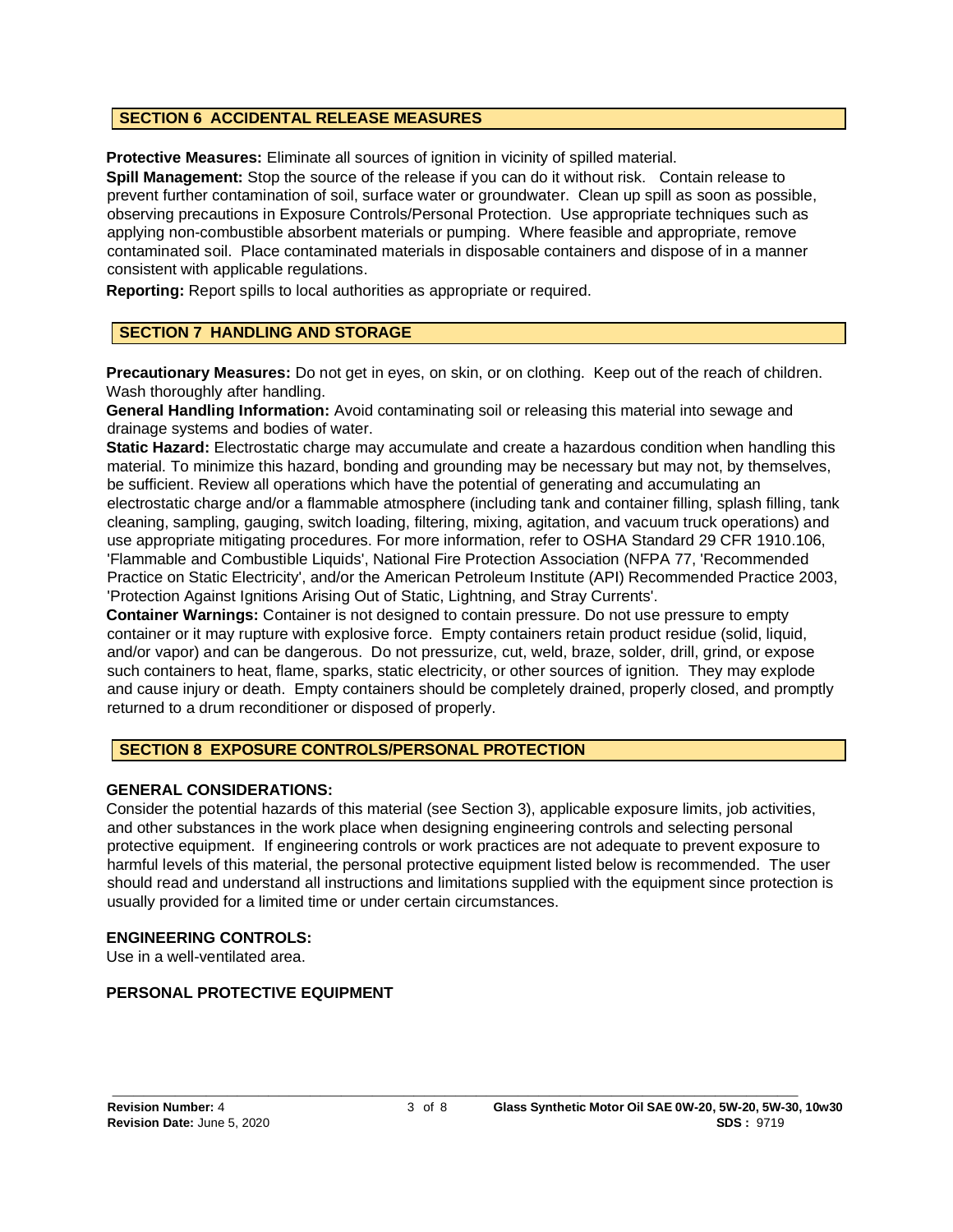**Eye/Face Protection:** No special eye protection is normally required. Where splashing is possible, wear safety glasses with side shields as a good safety practice.

**Skin Protection:** No special protective clothing is normally required. Where splashing is possible, select protective clothing depending on operations conducted, physical requirements and other substances in the workplace. Suggested materials for protective gloves include: 4H (PE/EVAL), Nitrile Rubber, Silver Shield, Viton.

**Respiratory Protection:** No respiratory protection is normally required.

If user operations generate an oil mist, determine if airborne concentrations are below the occupational exposure limit for mineral oil mist. If not, wear an approved respirator that provides adequate protection from the measured concentrations of this material. For air-purifying respirators use a particulate cartridge. Use a positive pressure air-supplying respirator in circumstances where air-purifying respirators may not provide adequate protection.

# **Occupational Exposure Limits:**

| <b>Component</b>                         | Agency       | TWA                | <b>STEL</b>       | <b>Ceiling</b> | <b>Notation</b> |
|------------------------------------------|--------------|--------------------|-------------------|----------------|-----------------|
| Highly refined mineral oil (C15 -<br>C50 | <b>ACGIH</b> | $5 \text{ mg/m}$ 3 | $10 \text{ mg/m}$ | $- -$          | $- -$           |
| Highly refined mineral oil (C15 -<br>C50 | OSHA Z-1     | $5 \text{ mg/m}$ 3 | $- -$             | $- -$          | --              |

Consult local authorities for appropriate values.

# **SECTION 9 PHYSICAL AND CHEMICAL PROPERTIES**

**Attention: the data below are typical values and do not constitute a specification.**

**Color:** Light to Brown **Physical State:** Liquid **Odor:** Petroleum odor **Odor Threshold:** No data available **pH:** Not Applicable **Vapor Pressure:** <0.01 mmHg @ 37.8 °C (100 °F) **Vapor Density (Air = 1):** >1 **Initial Boiling Point:** 315°C (599°F) **Solubility:** Soluble in hydrocarbons; insoluble in water **Freezing Point:** Not Applicable **Melting Point:** No data available **Specific Gravity:** 7 @ 15.6°C (60.1°F) / 15.6°C (60.1°F) (Typical) **Density:** 0.85 kg/l @ 15°C (59°F) (Typical) **Viscosity:** 41.6 - 63.2 mm2/s @ 40°C (104°F) **Evaporation Rate:** No data available **Decomposition temperature:** No Data Available **Octanol/Water Partition Coefficient:** No data available

# **FLAMMABLE PROPERTIES:**

**Flammability (solid, gas):** No Data Available

**Flashpoint:** (Cleveland Open Cup) 200 °C (392 °F) Minimum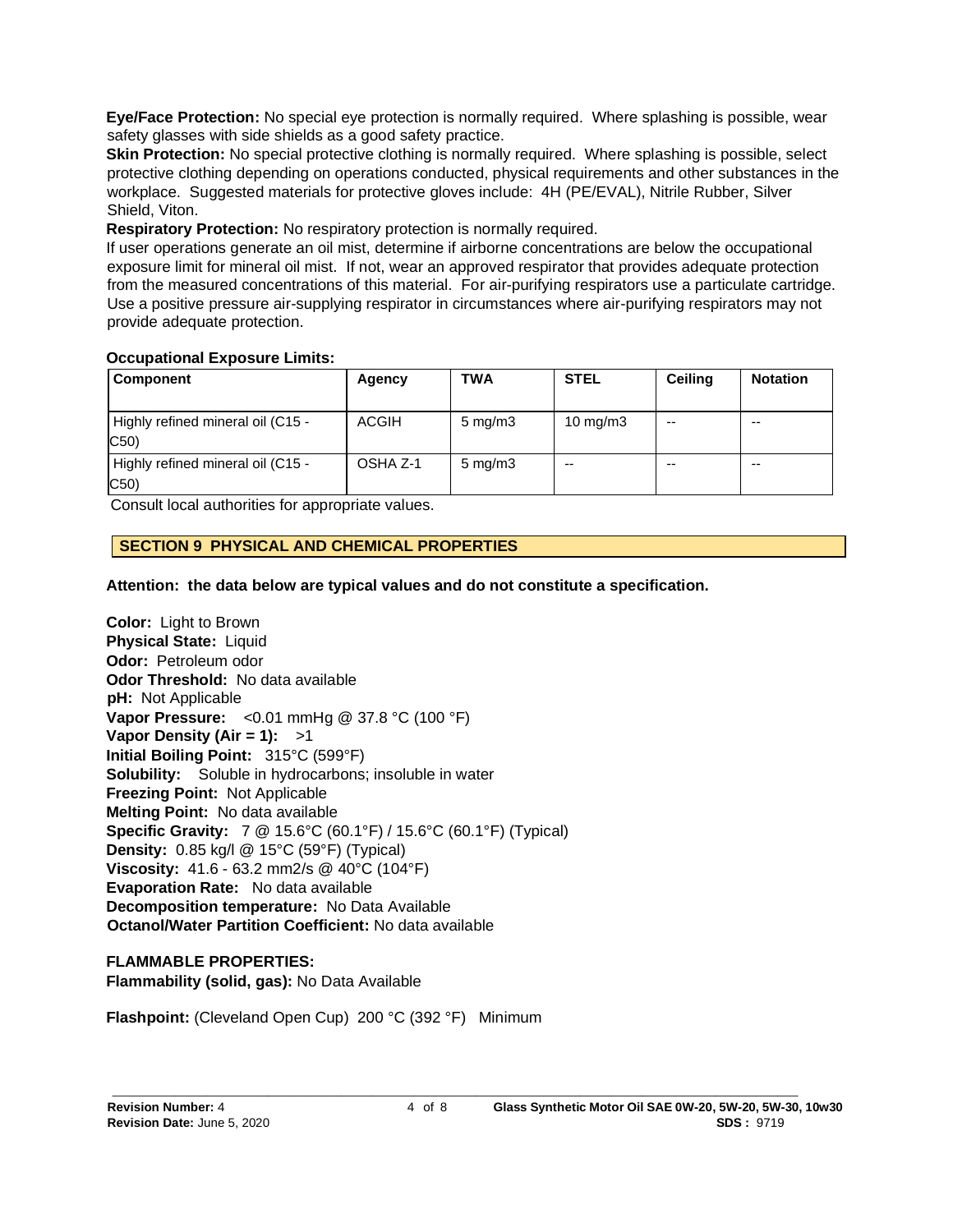**Autoignition:** No data available

**Flammability (Explosive) Limits (% by volume in air):** Lower: Not Applicable Upper: Not Applicable

## **SECTION 10 STABILITY AND REACTIVITY**

**Reactivity:** This material is not expected to react.

**Chemical Stability:** This material is considered stable under normal ambient and anticipated storage and handling conditions of temperature and pressure.

**Incompatibility With Other Materials:** May react with strong acids or strong oxidizing agents, such as chlorates, nitrates, peroxides, etc.

**Hazardous Decomposition Products:** None known (None expected)

**Hazardous Polymerization:** Hazardous polymerization will not occur.

#### **SECTION 11 TOXICOLOGICAL INFORMATION**

#### **Information on toxicological effects**

**Serious Eye Damage/Irritation:** The eye irritation hazard is based on evaluation of data for product components.

**Skin Corrosion/Irritation:** The skin irritation hazard is based on evaluation of data for product components.

**Skin Sensitization:** The skin sensitization hazard is based on evaluation of data for product components.

**Acute Dermal Toxicity:** The acute dermal toxicity hazard is based on evaluation of data for product components.

**Acute Oral Toxicity:** The acute oral toxicity hazard is based on evaluation of data for product components.

**Acute Inhalation Toxicity:** The acute inhalation toxicity hazard is based on evaluation of data for product components.

**Acute Toxicity Estimate:** Not Determined

**Germ Cell Mutagenicity:** The hazard evaluation is based on data for components or a similar material.

**Carcinogenicity:** The hazard evaluation is based on data for components or a similar material.

**Reproductive Toxicity:** The hazard evaluation is based on data for components or a similar material.

**Specific Target Organ Toxicity - Single Exposure:** The hazard evaluation is based on data for components or a similar material.

**Specific Target Organ Toxicity - Repeated Exposure:** The hazard evaluation is based on data for components or a similar material.

## **ADDITIONAL TOXICOLOGY INFORMATION:**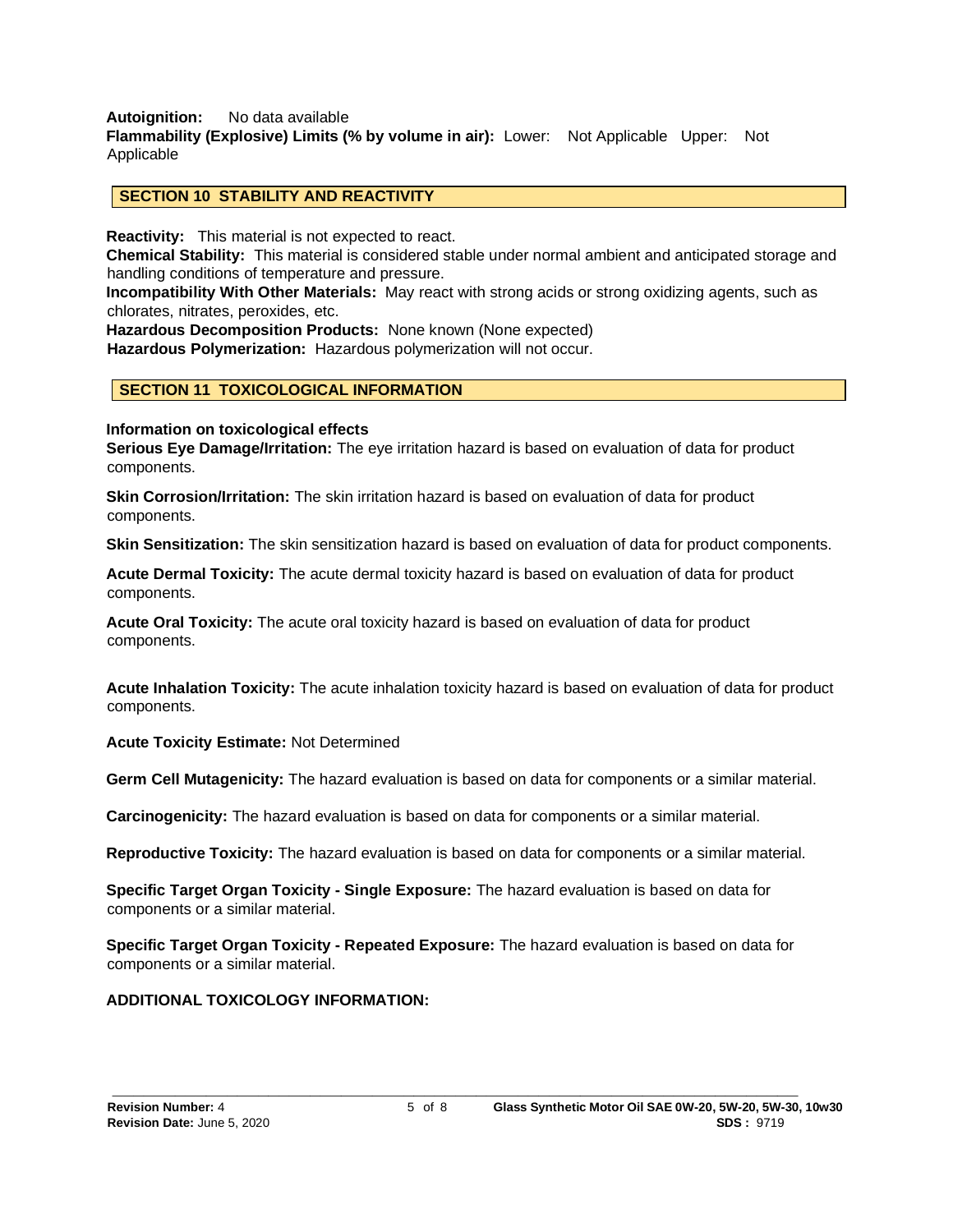This product contains petroleum base oils which may be refined by various processes including severe solvent extraction, severe hydrocracking, or severe hydrotreating. None of the oils requires a cancer warning under the OSHA Hazard Communication Standard (29 CFR 1910.1200). These oils have not been listed in the National Toxicology Program (NTP) Annual Report nor have they been classified by the International Agency for Research on Cancer (IARC) as; carcinogenic to humans (Group 1), probably carcinogenic to humans (Group 2A), or possibly carcinogenic to humans (Group 2B). These oils have not been classified by the American Conference of Governmental Industrial Hygienists (ACGIH) as: confirmed human carcinogen (A1), suspected human carcinogen (A2), or confirmed animal carcinogen with unknown relevance to humans (A3).

During use in engines, contamination of oil with low levels of cancer-causing combustion products occurs. Used motor oils have been shown to cause skin cancer in mice following repeated application and continuous exposure. Brief or intermittent skin contact with used motor oil is not expected to have serious effects in humans if the oil is thoroughly removed by washing with soap and water.

#### **SECTION 12 ECOLOGICAL INFORMATION**

#### **ECOTOXICITY**

The ecotoxicity hazard is based on an evaluation of data for the components or a similar material. The product has not been tested. The statement has been derived from the properties of the individual components.

# **MOBILITY** No

data available.

#### **PERSISTENCE AND DEGRADABILITY**

This material is not expected to be readily biodegradable. The product has not been tested. The statement has been derived from the properties of the individual components.

## **POTENTIAL TO BIOACCUMULATE**

Bioconcentration Factor: No data available. Octanol/Water Partition Coefficient: No data available

#### **SECTION 13 DISPOSAL CONSIDERATIONS**

Use material for its intended purpose or recycle if possible. Oil collection services are available for used oil recycling or disposal. Place contaminated materials in containers and dispose of in a manner consistent with applicable regulations. Contact your sales representative or local environmental or health authorities for approved disposal or recycling methods.

# **SECTION 14 TRANSPORT INFORMATION**

The description shown may not apply to all shipping situations. Consult 49CFR, or appropriate Dangerous Goods Regulations, for additional description requirements (e.g., technical name) and mode-specific or quantity-specific shipping requirements.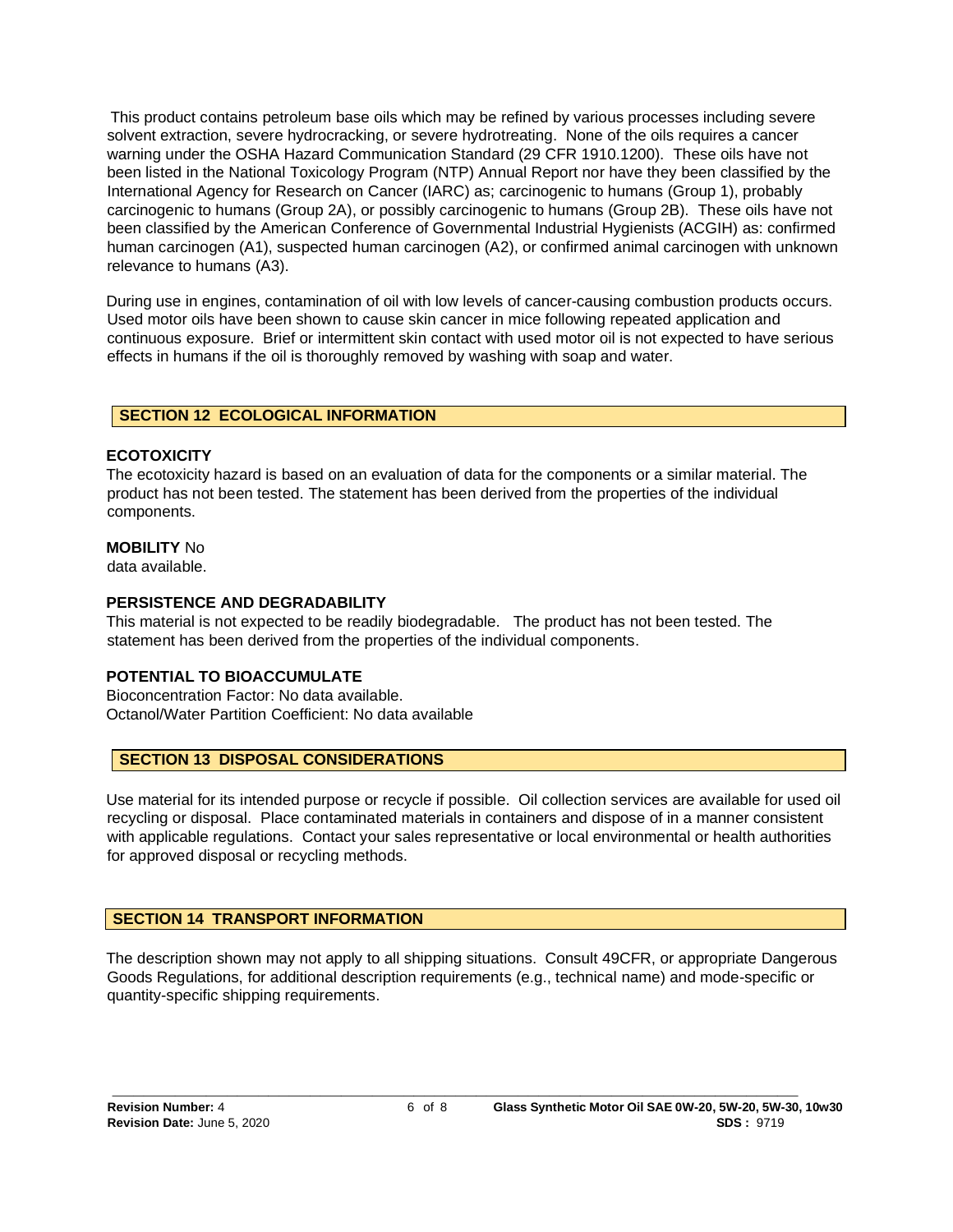# **DOT Shipping Description:** NOT REGULATED AS A HAZARDOUS MATERIAL UNDER 49 CFR

**IMO/IMDG Shipping Description:** NOT REGULATED AS DANGEROUS GOODS FOR TRANSPORT UNDER THE IMDG CODE

**ICAO/IATA Shipping Description:** NOT REGULATED AS DANGEROUS GOODS FOR TRANSPORT UNDER ICAO

**Transport in bulk according to Annex II of MARPOL 73/78 and the IBC code:** Not applicable

| <b>SECTION 15 REGULATORY INFORMATION</b>                                 |                                          |     |  |
|--------------------------------------------------------------------------|------------------------------------------|-----|--|
| <b>EPCRA 311/312 CATEGORIES:</b>                                         | Immediate (Acute) Health Effects:<br>1.  | NO. |  |
|                                                                          | Delayed (Chronic) Health Effects:<br>2.  | NO. |  |
|                                                                          | Fire Hazard:<br>3.                       | NO. |  |
|                                                                          | Sudden Release of Pressure Hazard:<br>4. | NO. |  |
|                                                                          | <b>Reactivity Hazard:</b><br>5.          | NO. |  |
| <b>REGULATORY LISTS SEARCHED:</b><br>03=EPCRA 313<br>$01-1=IARC$ Group 1 |                                          |     |  |
| 01-2A=IARC Group 2A                                                      | 04=CA Proposition 65                     |     |  |
| 01-2B=IARC Group 2B                                                      | 05=MA RTK                                |     |  |
| 02=NTP Carcinogen                                                        | 06=NJ RTK                                |     |  |

07=PA RTK

No components of this material were found on the regulatory lists above.

# **CHEMICAL INVENTORIES:**

All components comply with the following chemical inventory requirements: AICS (Australia), DSL (Canada), ENCS (Japan), IECSC (China), KECI (Korea), PICCS (Philippines), TSCA (United States). One or more components is listed on ELINCS (European Union). Secondary notification by the importer may be required. All other components are listed or exempted from listing on EINECS.

#### **NEW JERSEY RTK CLASSIFICATION:**

Under the New Jersey Right-to-Know Act L. 1983 Chapter 315 N.J.S.A. 34:5A-1 et. seq., the product is to be identified as follows: PETROLEUM OIL (Motor oil)

# **SECTION 16 OTHER INFORMATION**

**NFPA RATINGS:** Health: 0 Flammability: 1 Reactivity: 0

**HMIS RATINGS:** Health: 1 Flammability: 1 Reactivity: 0 (0-Least, 1-Slight, 2-Moderate, 3-High, 4-Extreme, PPE:- Personal Protection Equipment Index recommendation, \*- Chronic Effect Indicator). These values are obtained using the guidelines or published